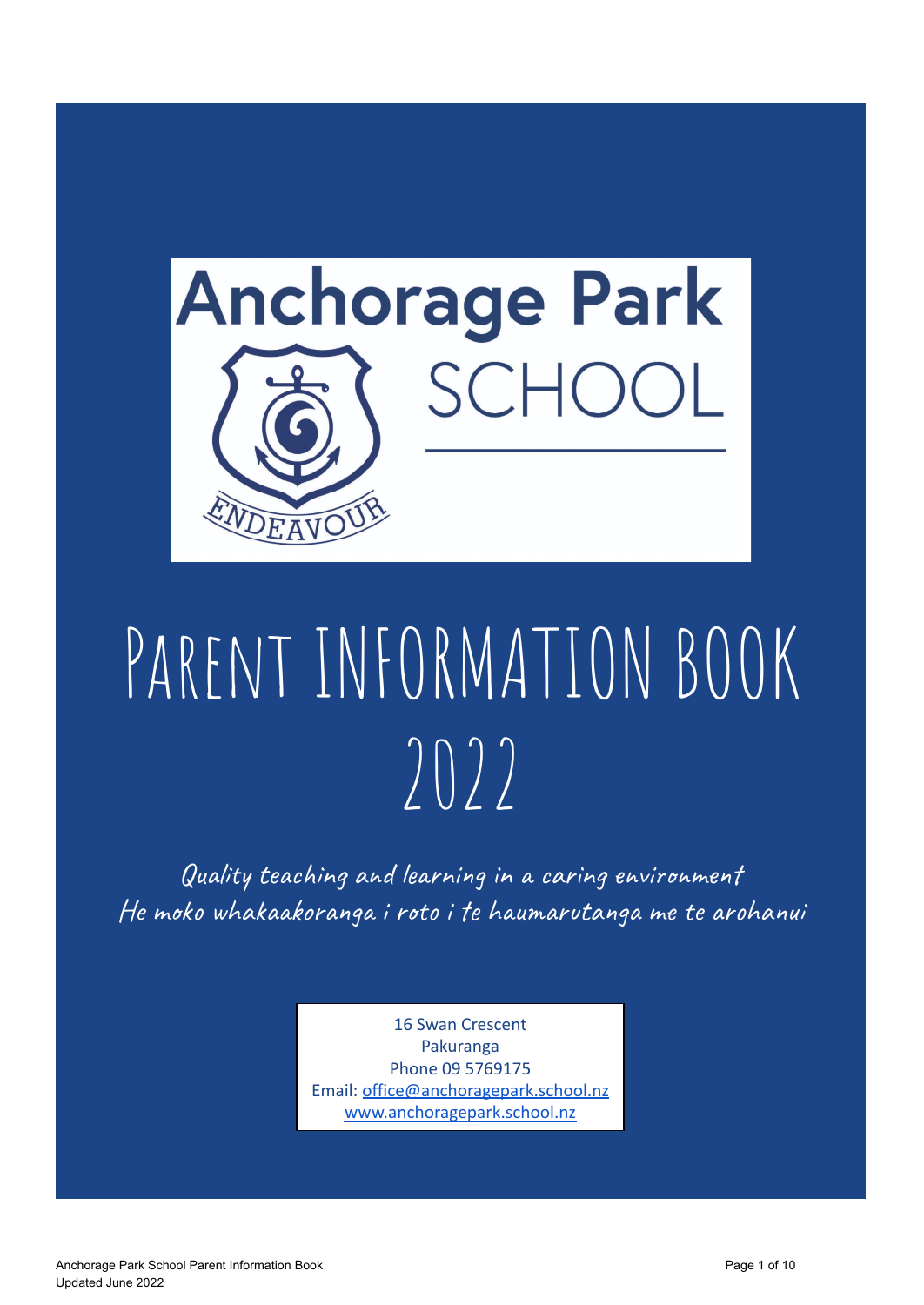### **WELCOME**

We welcome those of you who will be forming an association with us for the first time and welcome again those with children already at our school. We hope your child will enjoy their learning journey at Anchorage Park School.

#### *At Anchorage Park School we encourage our students to:*

- Strive for excellence
- Become confident, connected lifelong learners
- Set challenging, achievable goals
- Take pride in their achievements
- Respect all cultures
- Develop effective communication and leadership skills
- Develop their skills as creative, critical and reflective problem solvers

#### *Our school values*

#### **These key values are emphasized and developed in all our school activities:**

- Integrity Pono
- Courage Māia
- Unity Whakakotahi

#### *Features of our school include:*

- A strong focus on literacy and numeracy
- Learning support and extension programmes
- Caring, dedicated and professional staff
- High expectations for achievement and behaviour
- Small class sizes
- Environmental sustainability: forest garden, native wetlands, composting, worm farms and outdoor classroom spaces
- Computers in all classrooms
- Well resourced library
- Variety of sports and cultural activities
- Solar heated swimming pool
- A hall for drama, music, sports and assemblies
- Adventure playground facilities including fitness trail to cater for all ability levels
- An After School Care programme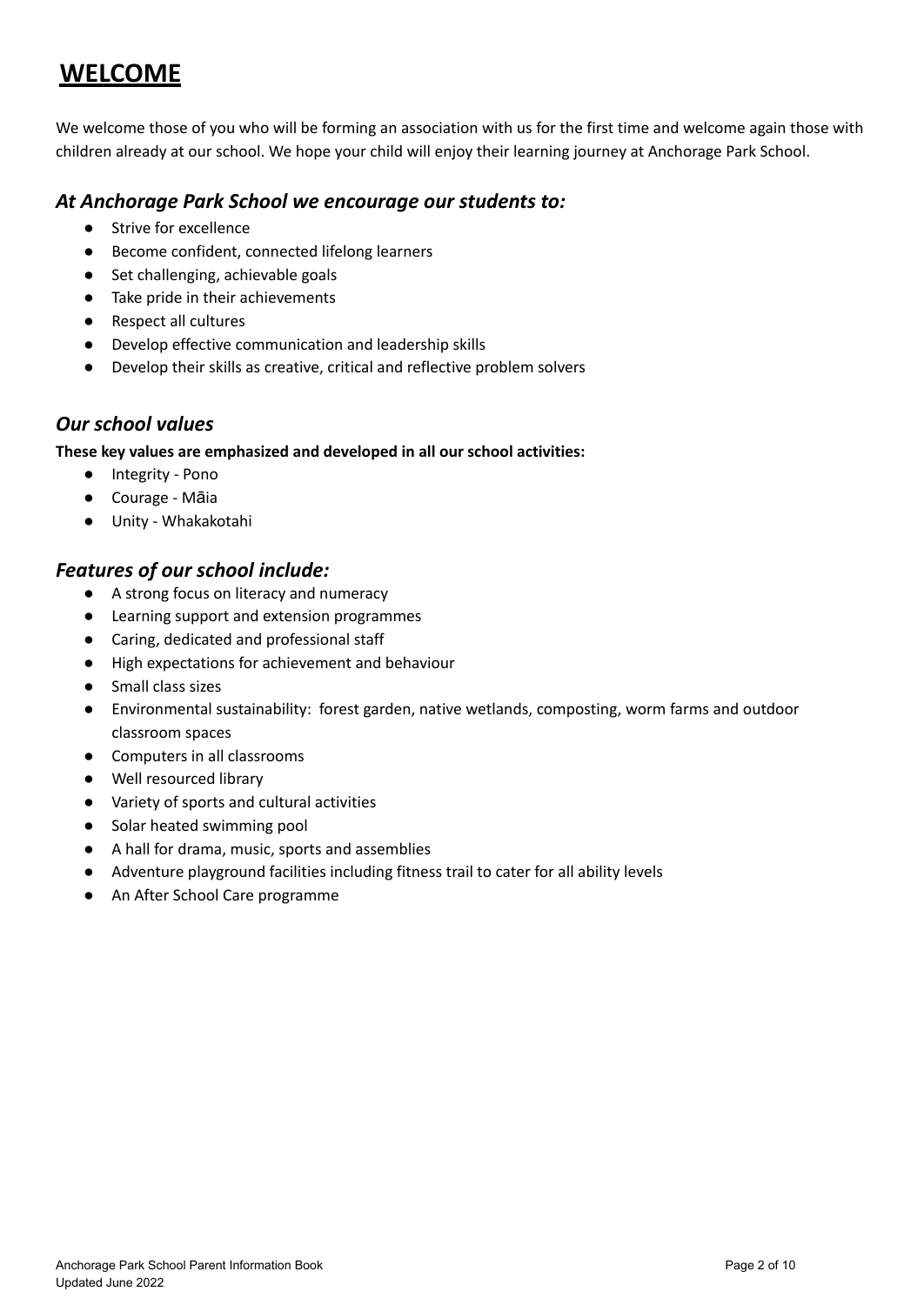## **GENERAL INFORMATION**

#### **THE SCHOOL BOARD**

The Board meets on the third Thursday every month at 6.30pm in the school staffroom. Parents may attend these meetings and should they wish to raise matters at the meeting, must inform the Presiding Member in writing seven days before the meeting so that this can be included in the meeting agenda.

| <b>Presiding Member</b>     | Rachael Kouka                    |
|-----------------------------|----------------------------------|
| Parent Rep                  | Moana Ah Ken                     |
| Parent Rep                  | Jarrod Bayly (co opted member)   |
| Parent Rep                  | Gareth Hawkins (co opted member) |
| Parent Rep                  | Sabika Nazir                     |
| <b>Financial Consultant</b> | David Askew                      |
| <b>Staff Representative</b> | Jo McCreanor                     |
| Principal                   | <b>Tracy Leader</b>              |

#### **ENROLMENTS**

Enrolments can be made at any time at the school office. Please either ring the Anchorage Park School Office on 09 576 9175 or email [office@anchoragepark.school.nz](mailto:office@anchoragepark.school.nz). We can send you an electronic copy of the enrolment pack or you can call in to collect a pack from the school office.

Please note - all newly enrolled students usually start school on Mondays. However, alternative arrangements can be made. Those students turning 5 during the week start school on the Monday after their fifth birthday or later.

#### **Enrolment Formalities for Children Turning 5:**

#### **Six weeks prior to your child turning 5, we need you to:**

- complete an enrolment form (available from the school office)
- provide your child's original birth certificate or passport if born in New Zealand
- provide original residency/visa documentation if born outside New Zealand
- provide immunisation records
- stationery can be purchased from Office Max online at myschool.co.nz.
- purchase school uniform items from the school office (shop is closed on Thursdays)

If your child does not attend Anchorage Park Kindergarten, we will make arrangements for them to attend at least 2 school transition visits to meet the teacher and class. **Please note the parent/caregiver must stay with the child during these visits.**

#### **THE SCHOOL DAY**

| The school hours are | $8.55$ am - $3.00$ pm |
|----------------------|-----------------------|
| Morning interval:    | 10.40am - 11.00am     |
| Lunch:               | $12.30pm - 1.30pm$    |
| End of school:       | 3.00pm                |

Please ensure your child leaves home with enough time to get to school between 8.30am and 8.50am.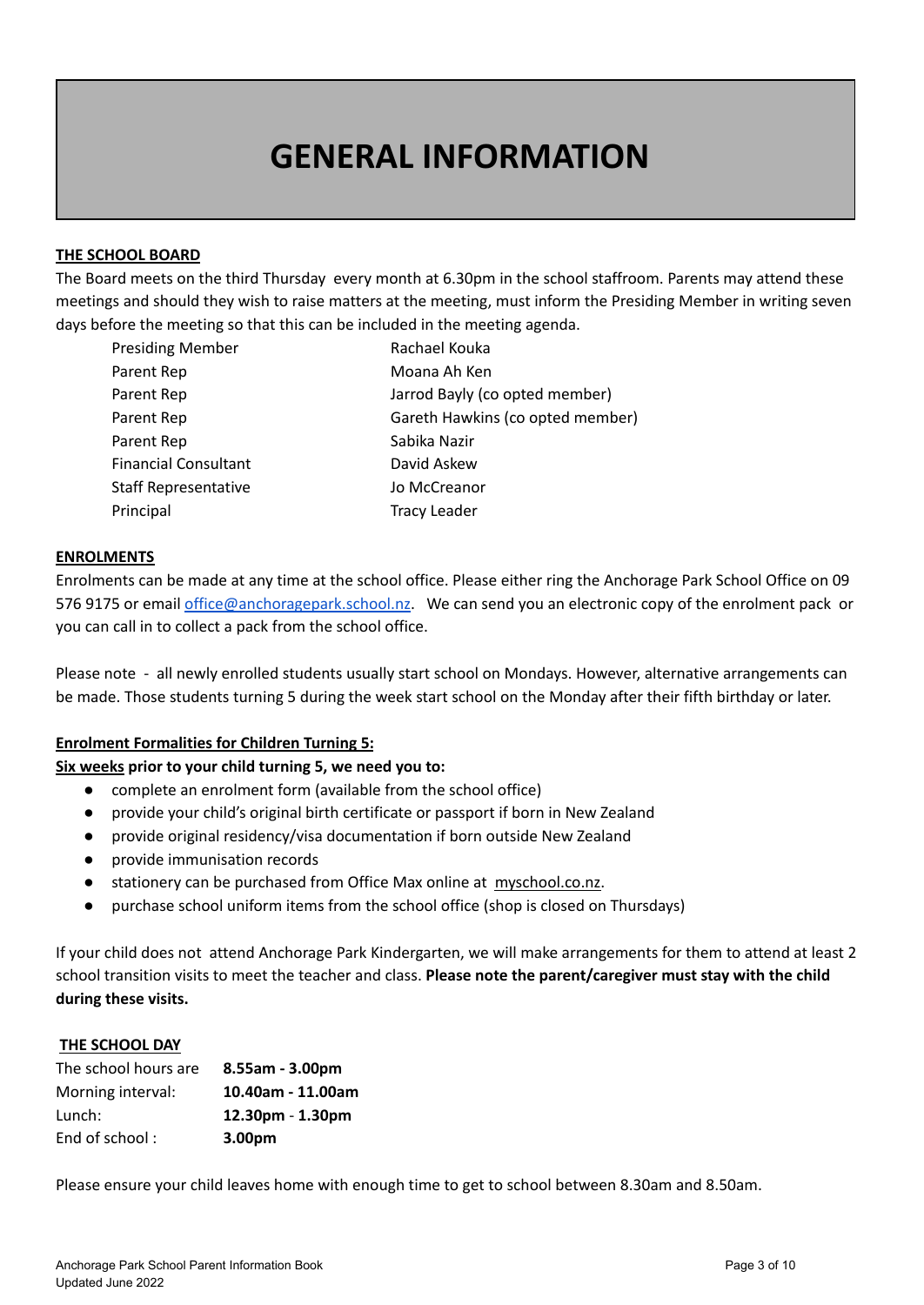Children **ARE NOT** permitted to leave the school grounds during school hours. Parents/caregiver must come to the school office to collect the child and sign them out at the office so that all concerned are advised of the child's whereabouts. If he/she returns back to school later in the day, the child is to report to the office to sign in.

#### After school care programme - WINZ SUBSIDIES AVAILABLE

After School Care, is operated by SKIDS (Safe Kids In Daily Supervision Ltd) in our school hall. After School Care can be arranged for long or short term periods, weekly, specific days or emergency 'one off' occasions. Enquiries should be made to Ph. 576 6602 email: anchoragepark@skids.co.nz

#### **ASSEMBLIES**

School assemblies are held in the hall. All classes have the opportunity to share their learning several times throughout the year. Assemblies are held every fortnight on Fridays. See the newsletter or school calendar on our website for dates. Learning awards are presented to children for effort and achievement. Parents and other family members are welcome to attend.

#### **ATTENDANCE / ABSENCES**

**It is essential we are informed everyday when your child is absent from school.** Please phone the school (576 9175) any time leaving a message on the absentee line. You can also notify us through our website or school app (Skool Loop). Please be clear in stating your child's name, room number and the reason for their absence. If no reason is given, the absence will be marked as unjustified. If your child is absent due to sickness for 3 days or more, please send in a medical certificate to the office. **Each day the office will send a text/email to parents of children who** have not arrived at school, and we have had no advice as to the reason for the absence, each morning after the roll call at 9.00am. We are required to keep accurate records of your childs' school attendance, by the Ministry of **Education, and high levels of absenteeism will be monitored.**

Please notify us in advance if your child is required to leave school at any time during the day, eg to attend a doctors or dental appointment. Especially if you need to pick them up during the lunch break time, before 12.45pm and after 1.30pm is best as it can take time to search for a child in the playground during this time and might delay getting to your appointment.

#### **BICYCLES**

Children are not permitted to bring bicycles/skateboards/scooters to school during the school term except on a 'Wheels Day'.

#### **CHILDREN'S PERSONAL PROPERTY**

Please make sure that **ALL** your child's/children's clothing - shoes, socks, sweatshirts, coats, lunch boxes - are **named**. This helps us return lost and unclaimed property to its owner promptly. **LOST PROPERTY** is collected and placed in the grey lost property bins outside rooms 7 and 4.

#### **CONCERNS**

You are welcome to contact the school at anytime if you have concerns about your child. Please call the office (09 576 9175) or email ([office@anchoragepark.school.nz\)](mailto:office@anchoragepark.school.nz) to make a time to meet with the class teacher. .

#### **DENTAL TREATMENT**

**Free dental treatment** is offered by the Auckland Regional Dental Service. If your child is new to the country or has not had any previous appointments, please complete the enrolment form available at the office.

#### **EDUCATIONAL TRIPS**

The process of learning and understanding is greatly enhanced by direct experience. It is likely that your child will have the opportunity to participate in educational trips. Parent support is often needed with transport and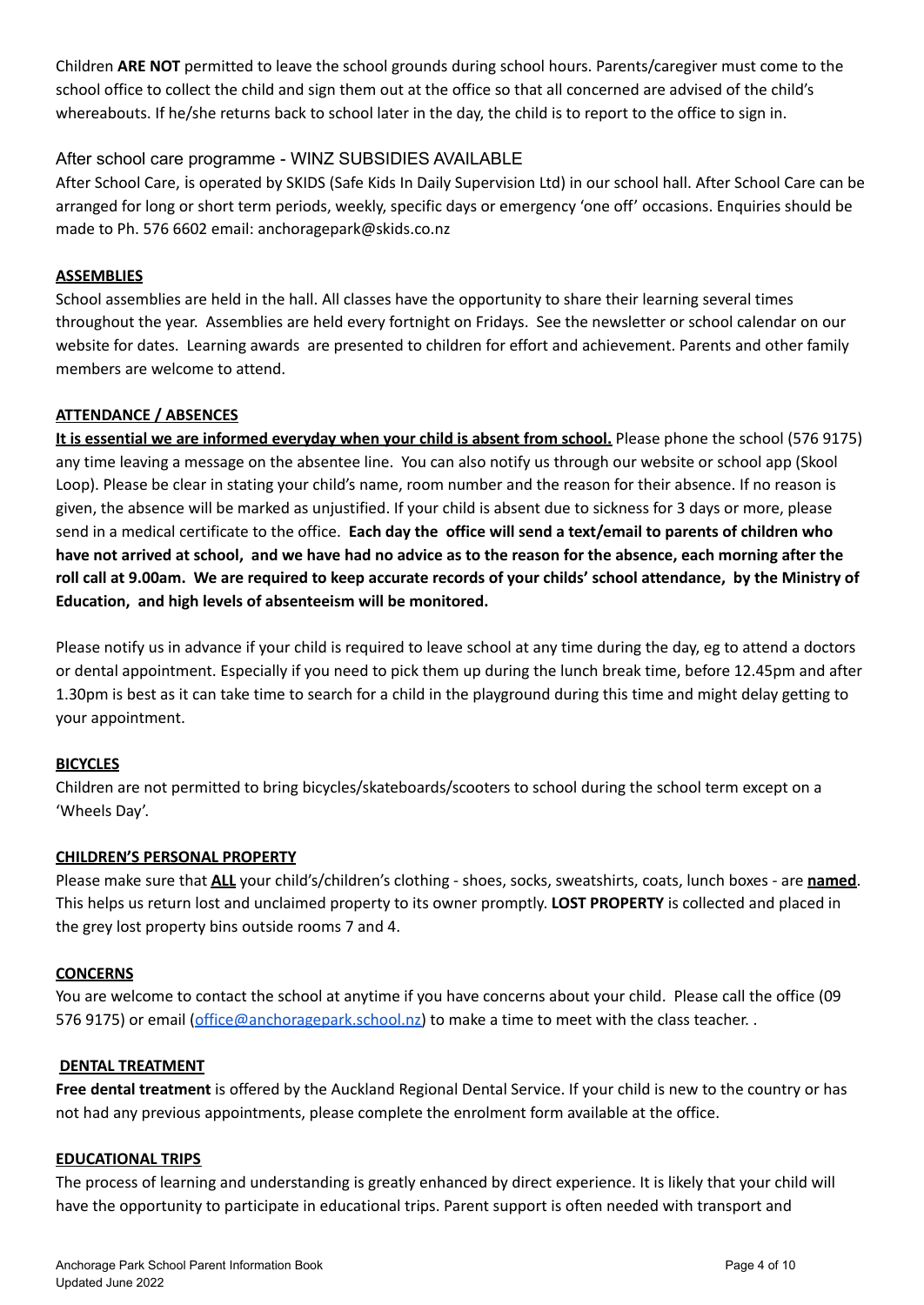supervision and written notification regarding class visits will be sent home by teachers concerned. Your assistance will be highly valued.

#### **FIRE / EARTHQUAKE/LOCKDOWN DRILLS**

These are held regularly throughout the year – this ensures all children and staff know what to do should these events happen.

#### **FIRST AID & MEDICATION**

All staff hold current first aid certificates. Minor problems will be treated in the first aid room and then the child is returned to class. If a child requires emergency attention, an ambulance will be called and every effort will be made to contact parents immediately. For this reason, **parents should ensure that all telephone numbers are kept up-to-date on school records**. Please note that if your child receives a head injury at school we will contact a parent/caregiver to come and collect the child immediately.

Where it is necessary for medication to be administered to your child during school hours **we require written and signed permission**, accompanied by detailed instructions of medication, dosage and time to be given. Forms are available from the office.

#### **PLEASE ENSURE THE SCHOOL IS KEPT INFORMED OF ANY CHANGES OF PHONE NUMBERS INCLUDING THE CURRENT WORK NUMBER FOR PARENTS / CAREGIVERS**

#### **HEADLICE (NITS)**

This can be a very contagious problem that all schools face; therefore it is imperative that long hair is tied back before coming to school. To reduce the risk of headlice, daily hair brushing and regular hair washing is essential and it always pays to check your child's hair on a regular basis. Our Health Nurse can help if you have any concerns.

#### **HEARING & VISION TESTING**

Hearing and vision checks are usually conducted once a year by the Ministry of Health. The Health Nurse will contact you with any concerns arising from the tests. We ask for your consent to these tests when you enrol your child.

#### **HOME LEARNING**

Home learning is an extension of the school programme and supports, enhances, and consolidates teaching and learning. It provides a positive link between home and school.

Teachers:

- Outline expectations, routines and suggested time requirements for home learning to students and parents at the start of the year
- Set home learning that reflects students' individual needS and changing ages and stages, and reinforces teaching and learning at school.

While students are attending primary school they are often involved in many other activities after school hours and participation in these activities is a very important part of educational and personal growth. We therefore aim for a balance between developing the habit of regular homework and leaving sufficient time for students to have time for other activities.

#### **LEARNING ASSISTANCE**

Students who are identified as requiring extra support, will recieve this through learning support staff. This includes English for speakers of other languages Excellent attendance is a requirement for students to benefit from the extra support. Additional assistance is sought from Ministry of Education support agencies when required e.g. Special Education, Speech Language Therapy and Resource Teachers of Reading, Learning and Behaviour.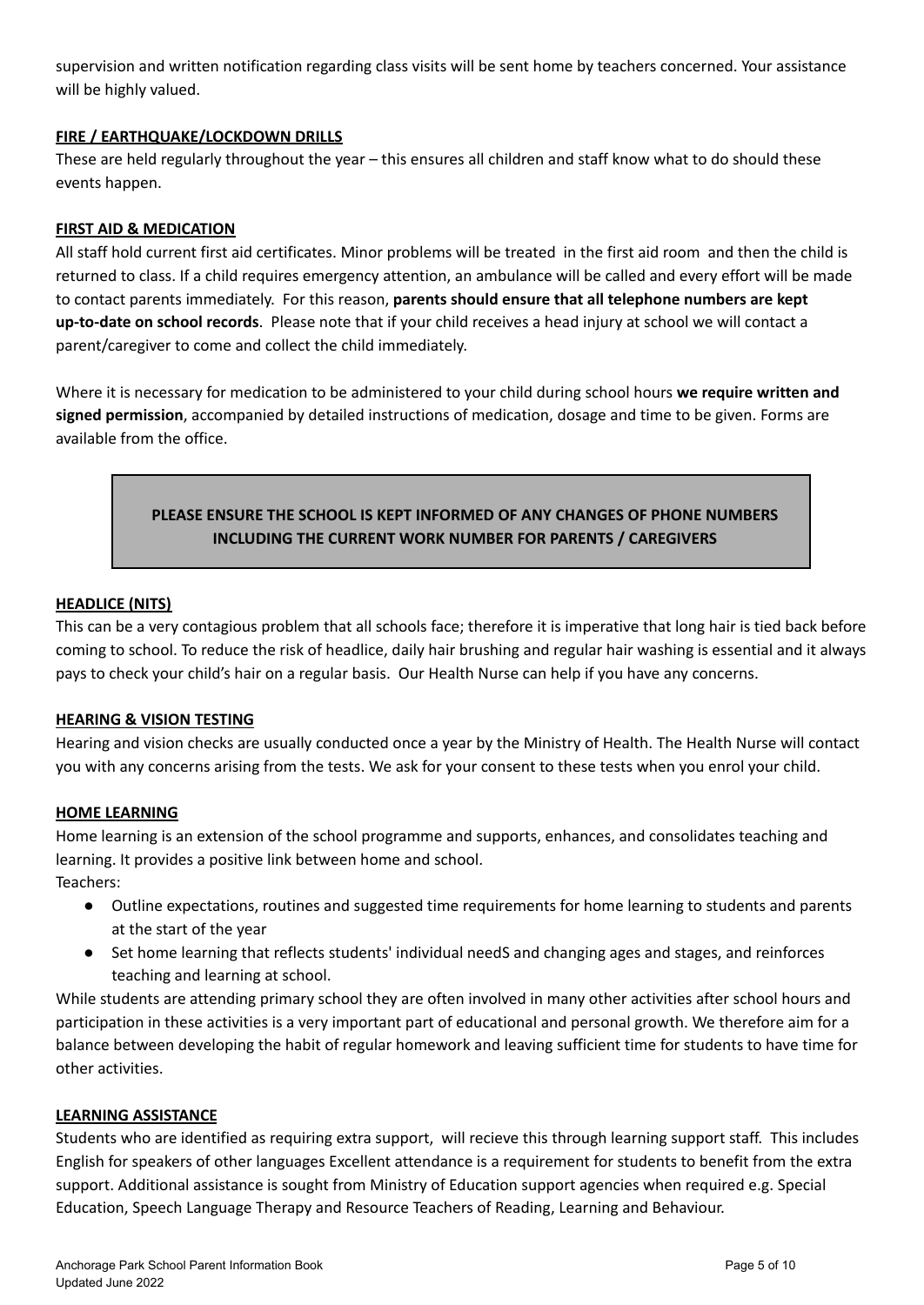#### **LIBRARY**

Our library is open at lunch time for children to borrow books. If books are lost or damaged, a charge of \$20.00 per book will be made. One of the most worthwhile contributions you can make to your child's education is to encourage home reading. It is essential that you continue to read **TO** children at least until Year 6 and extend the range of books they become familiar with. They will undoubtedly become lifelong readers if you do this.

#### **LUNCHES**

We encourage healthy lunches and ask that you don't send sweets, fizzy drinks or energy drinks (which have high levels of caffeine) to school. **Children are not permitted to leave the school grounds at break time or lunchtime to buy lunches.**

#### **LUNCH EATING ARRANGEMENTS**

- Teachers supervise children eating their lunch from 12.30 12.45pm.
- Children who have not finished at this time are encouraged to continue eating until they have finished.
- Please ensure your child's lunch box is named and their water bottle is in an unbreakable, named container.

#### **PARENT HELPERS**

#### *Would you be able to help in any of the following ways?*

Please let us know if you or your extended family have special skills/interests which could be useful in our classroom programmes (eg, Art, Sport, Languages, Cultural or Computing) or around the school environment (e.g. gardening, building) as we value being able to draw on expertise from within our school's community.

- Working in the school library shelving, book repairing, binding
- Reading with children who need extra support (but not in your own child's class)
- Driving children to local venues for sports tournaments or educational visits
- Coaching sports 12.45 1.20 pm or helping at weekly sports periods
- Tutoring another language, teaching music, leading a cultural group etc.
- Helping at working bees for grounds, maintenance and development
- If you have business contacts that may be interested in supporting our school, please let us know

Please note that the Vulnerable Children Act 2014 means we are required to complete a Police Check for you to help out at school.

#### **PARKING**

The carpark at the main entrance is a staff car park only. The carpark is a drop-off/pick-up zone only and parents may not park their vehicle on school grounds at any time.

#### **PARENT TEACHER ASSOCIATION (PTA)**

Parents are welcome to be part of this group which supports the school in a number of ways e.g.

- Fundraising
- Liaison with the community

The Parent Teacher Association meets on a regular basis throughout the year. Dates are shared on the school calendar on our website and Skool Loop app. All parents are most welcome to attend.

#### **PRIZEGIVING**

This annula event takes place at the end of the year to celebrate learning and achievement.

#### **PUBLIC HEALTH NURSE**

Our Mana Kidz Public Health Nurse is here at school on a regular basis.. Parents are welcome to email the school to arrange for their child to see her about any health concerns, or parents/caregivers to pop in and meet her to discuss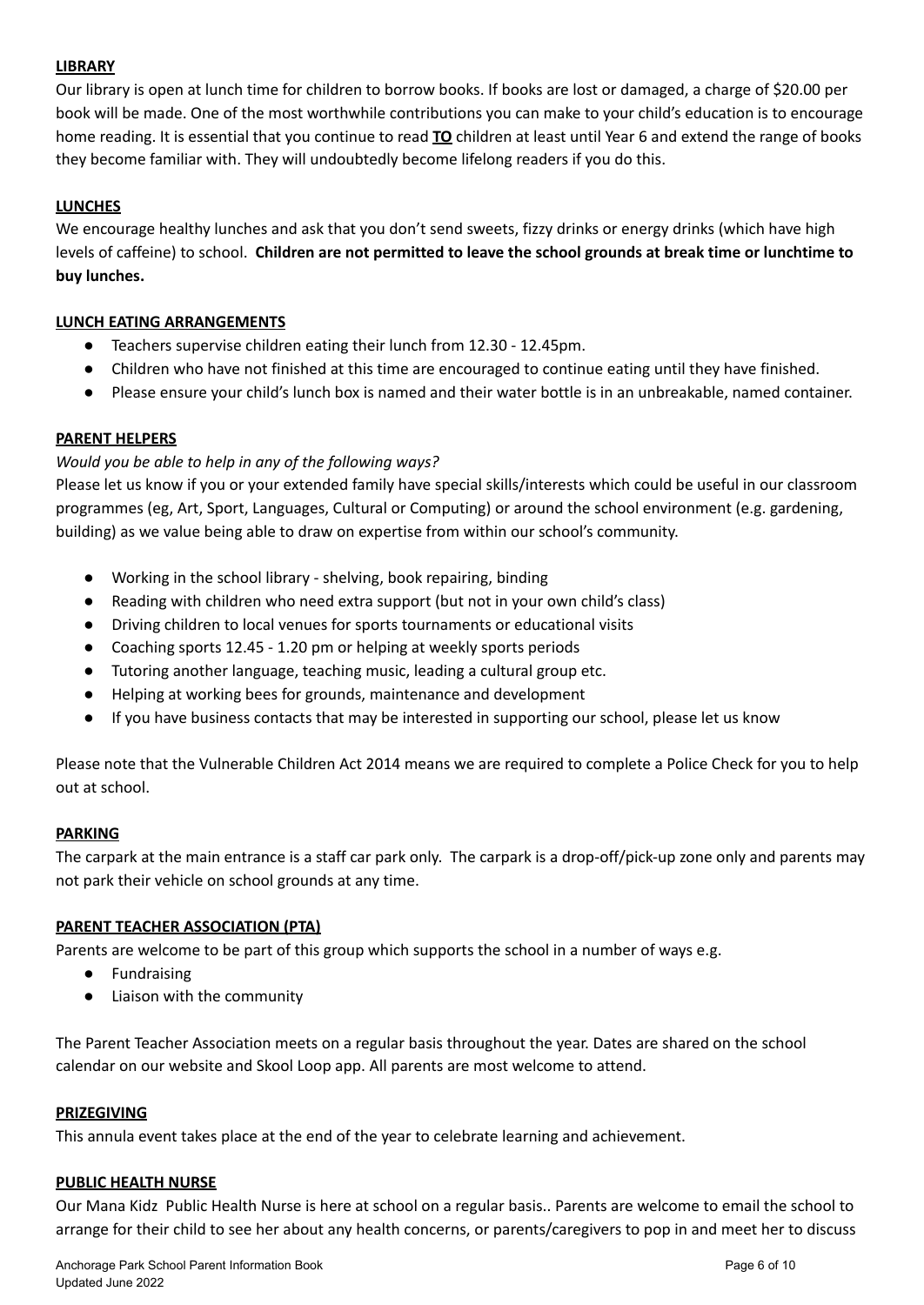any family or health related issues – please contact the office to complete a referral form to see the nurse. We will advertise in the newsletter, school calendar and Skool Loop the dates and times of her visits throughout the year. *The Public Health Nurse in Schools service is free to Anchorage Park School children and their families.*

#### **REPORTING TO PARENTS**

Written reports are mid year and end of year. Learning Conferences are held throughout the year to allow time for students, parents and teachers to discuss learning progress. Parents are welcome to contact the school at other times if they have any concerns or questions. If you wish to meet with your child's teacher an appointment can be arranged through the school office staff.

#### **ROAD SAFETY - TIRAUMEA DRIVE**

Our school "walking bus" departs from outside Room 3 in the summer or outside the library in the winter. A teacher accompanies the pupils gathered, out the front gate, down Swan Crescent and around the corner onto Tiraumea Drive. They are crossed to the other side for pick up by parents or to walk home.

#### *CHILDREN ARE EXPECTED TO CROSS TIRAUMEA DRIVE AT THIS POINT IN A SENSIBLE AND SAFE MANNER.*

#### **SAFETY:** (*Access to children*)

To ensure the safety of your child the Principal must be informed in writing (including a copy of any court order concerning your child) if they are involved in custodial situations and of any person, parent / caregiver who:

- is denied access to your children
- has restricted rights of access

#### **SCHOOL DONATIONS**

We have taken up the government's initiative to receive a \$150 per student, per year payment which means we will not be asking parents and caregivers for donations, except for overnight camps.

#### **SMOKE/VAPING FREE**

All schools are required by law to be 'Smoke/Vaping Free' and therefore smoking/vaping is prohibited within the buildings and grounds of our school.

#### **SOCIAL WORKER**

Corinne Dove is the Social Worker for our school and she is employed by the Anglican Trust for Women and Children (ATWC). Corinne is at our school every week however appointments can be arranged if needed on other days - ph 027 567 4225 or email CorinneD@atwc.or.nz

Corinne offers support for families with:

- Housing NZ
- Work & Income (WINZ)
- Budgeting
- Relationships
- Behaviour concerns / changes in behaviour
- Parenting strategies
- Family violence
- Bullying
- Liaising with school and other agencies
- Providing links & referrals to other services
- Care and protection concerns

If you have any concerns at all, you can talk confidentially with Corinne at school or at your home.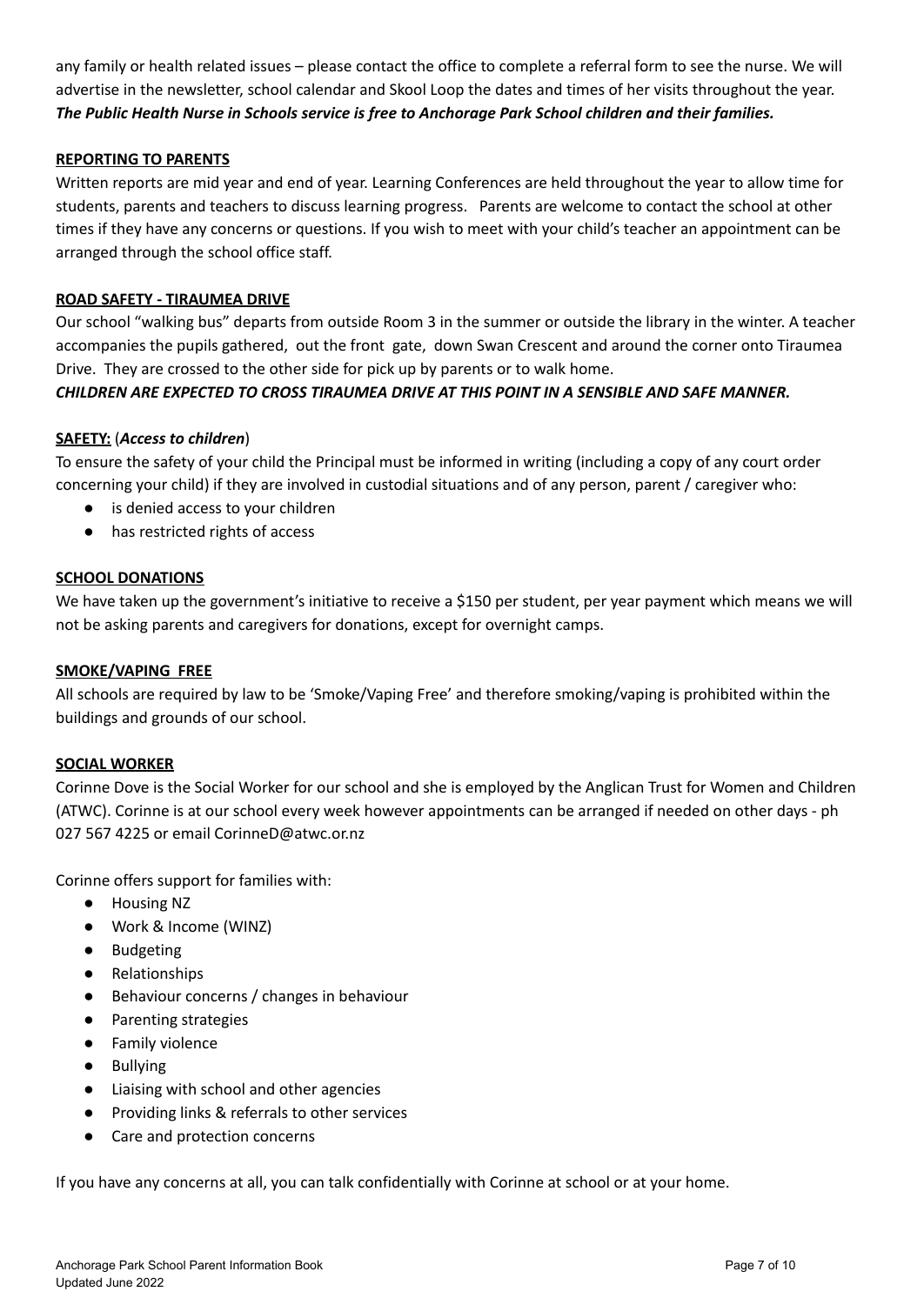#### *Who can refer / access this support?*

- Children or parents
- Other family members
- The school
- Other community agencies
- Members of the community

#### *The Social Worker in Schools service is free to children and their families*

#### **STATIONERY**

At the end of each year, stationery is available from Office Max at myschool.co.nz for the following school year. They offer home delivery and back to school prices up until March 1st. Information about stationery will be sent home with the end of year reports. During the year stationery can be purchased at the school office if your child needs additional items.

#### **SUNHATS**

School policy states that all students must wear a cricket style, wide brimmed hat whilst outside during Terms 1 & 4. This hat must be navy and can be purchased from the school office. **If your child doesn't have the correct hat they will be required to play in shaded areas.**

#### **SWIMMING**

Swimming lessons are a vital and integral part of the school's curriculum from November to April, weather permitting. Parents are asked to ensure their child has the appropriate swimwear – shorts and t-shirts are not permitted. **Note:** Should a student be unable to take part in a swimming lesson a note must be provided.

#### **UNIFORMS**

School Uniform is compulsory and is available from the school office. A uniform price list is included in our enrolment pack and is also available on our website. Please note that the uniform shop is closed on Thursdays. There is a limited amount of second hand uniform available for purchase from the office so please ask if you are interested. Where exceptions to the uniform are desired on a permanent basis for traditional, cultural, physical or other reason, permission must be sought from the Principal in writing.

#### Uniform Items

- Short sleeved maroon polo shirt with logo (purchased only from school)
- Long sleeved maroon polo shirt (purchased only from the school)
- Maroon sweatshirt with logo (purchased only from school)
- Navy polar fleece jacket with maroon inner collar and with school logo (purchased only from school)
- Navy drill shorts with 2 hip pockets only, no visible labels (purchased from school or The Warehouse/Postie Plus)
- Navy skirt or culottes/skorts for girls (purchased from school or The Warehouse)
- Navy track pants (purchased from school or The Warehouse/Postie Plus)
- Navy cricket style hats (for Terms 1 and 4)
- Navy beanie (Terms 2 & 3 only) optional
- Black leather lace up or velcro fastened shoes worn with plain navy or black short style socks or black sandals with heels no higher than 3 cm
- Plain black, navy or maroon hair ties and headbands with no decorations
- Plain black or navy tights for girls (for Terms 2 and 3 only)

#### Jewellery

● Wristwatches are allowed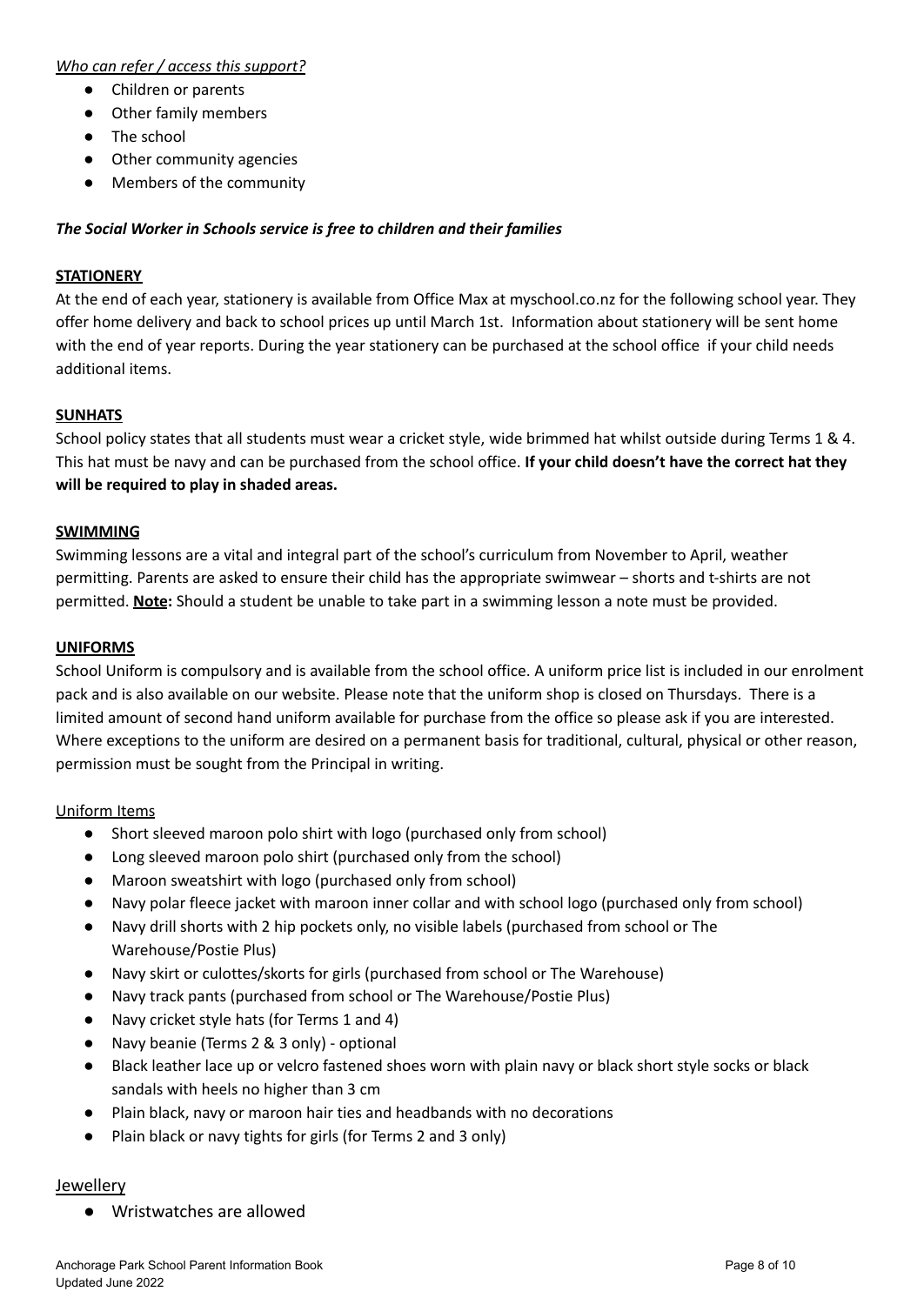- Medical alert bracelets may be worn by students with identified medical conditions
- Students with pierced ears may wear one small, plain, silver or gold stud in each ear lobe.

#### *The following items are not permitted*

- Rubber or leather jandals, slip ons
- Brightly coloured footwear/socks
- Baseball style caps
- Board/cargo shorts or shorts with visible labels
- Trainers/sneakers
- Nail polish and make-up
- Jewellery other than approved items listed above
- Hair Ties/Bands other than those approved in the list above

#### **VALUABLES (including toys, jewellery, mobile phones, electronic games etc)**

Staff cannot be responsible for the custody of valuable articles/toys. Students are advised not to bring them to school. Mobile phones must be left at the school office during school hours.